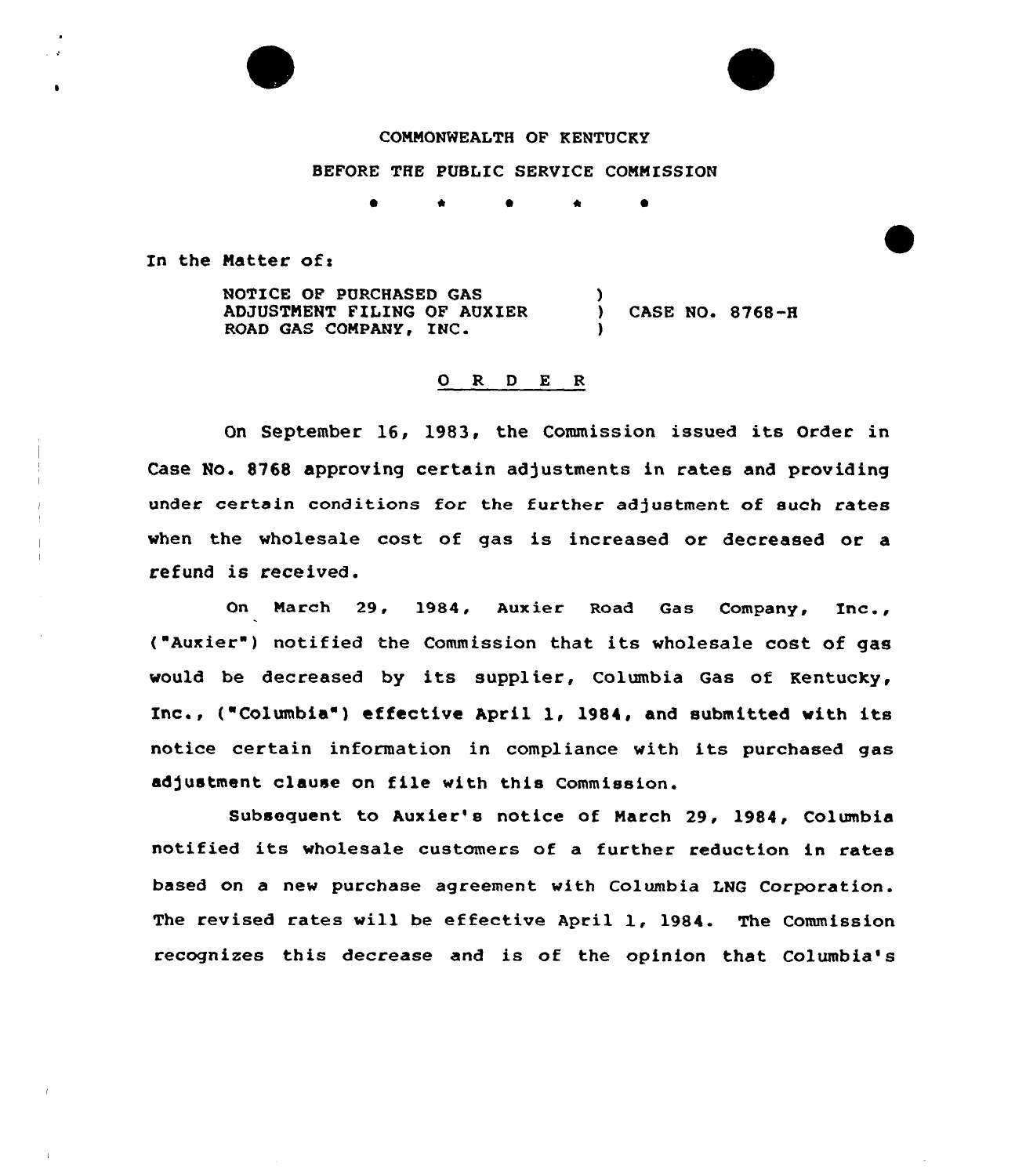

revised rate of \$5.480 per Mcf, rather than \$5.500 per Mcf as originally filed, should be used in calculating Auxier's adjustment in rates.

After reviewing the record in this case and being advised, the Commission is of the opinion and finds that:

(1) On March 8, 1984, Columbia notified Auxier that its wholesale cost of gas would be decreased effective April 1, 1984.

(2) Auxier's notice of Narch 29, 1984, set out certain revisions in rates which Auxier proposed to place into effect, said rates being designed to pass on the wholesale decrease in price from its supplier in the amount of 19.1 cents per Ncf.

(3) On Narch 29, 1984, Columbia filed revised rates to be effective April 1, 1984, to give effect to a favorable new purchase agreement with Columbia LNG Corporation. Columbia notified Auxier that its wholesale cost of gas would be reduced an additional 2 cents per Ncf.

(4) Auxier's adjustment in rates should be based on Columbia's revised wholesale rates effective April 1, 1984. The proposed rates should be reduced by a factor of <sup>2</sup> cents per Ncf to reflect Columbia's revision.

(5) Auxier should report to the Commission any excess revenues collected from April 1, 1984, to the date the proposed rates are implemented, along with a plan to refund any excess collections to its customers.

(6) Auxier's adjustment in rates under the purchased gas adjustment provisions approved by the Commission in its Order in Case No. 8768 dated September 16, 1983, is fair, )ust and

المنافس المنافس المنافس المنافس المنافس المنافس المنافس المنافس المنافس المنافس المنافس المنافس المنافس المنافس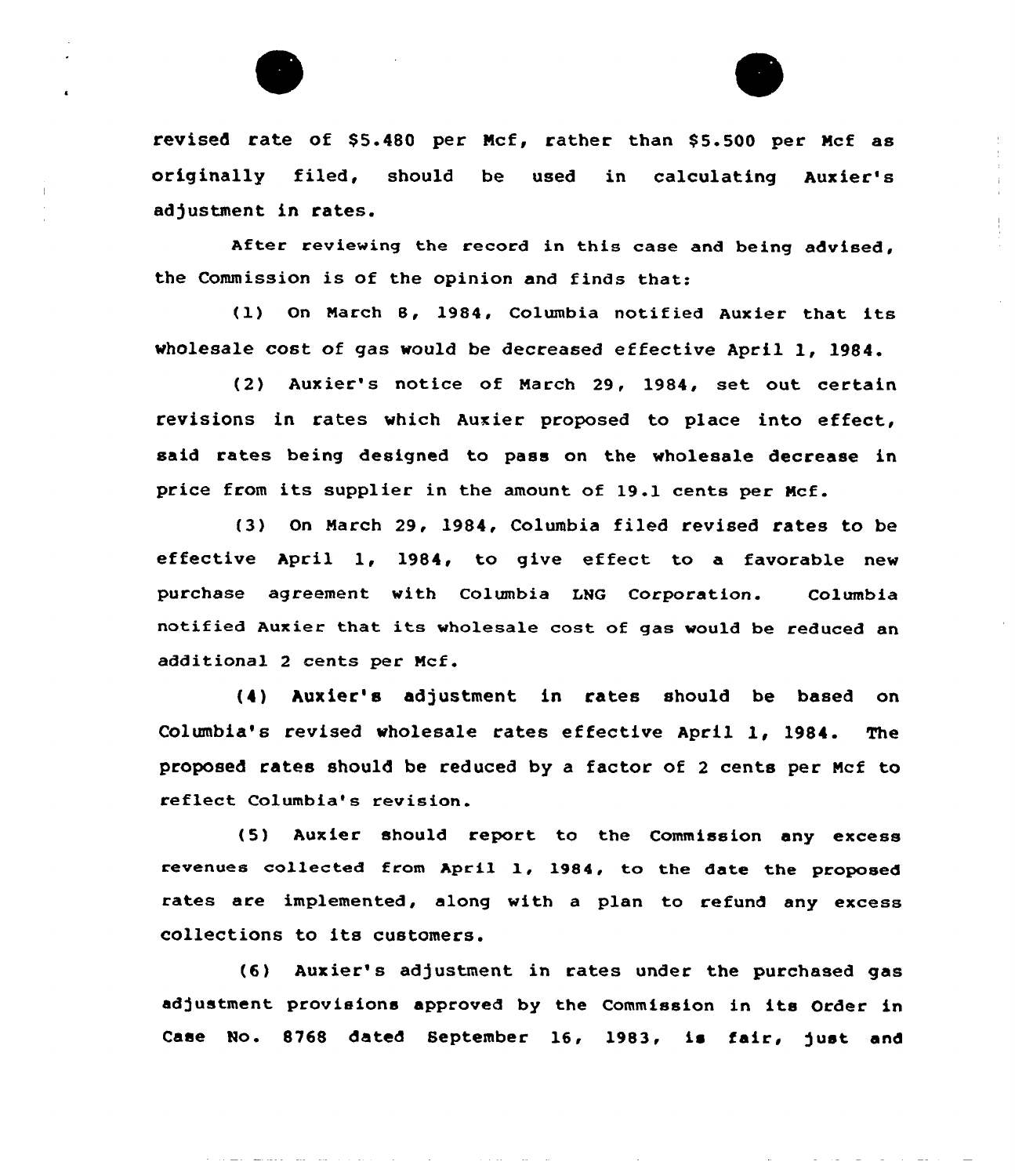reasonable and in the public interest and should be effective with gas supplied on and after April 1, 1984.

IT IS THEREPORE ORDERED tnat the rates in the Appendix to this Order be and they hereby are authorized effective with gas supplied on and after April 1, 1984.

IT IS FURTHER ORDERED that within 30 days of the date of this Order Auxier shall report to the Commission any excess revenues collected from April 1, 1984, to the date the proposed rates are implemented, along with a plan to refund any excess collections to its customers.

IT IS FURTHER ORDERED that within 30 days of the date of this Order Auxier shall file with this Commission its revised tariffs setting out the rates authorized herein.

Done at Frankfort, Kentucky, this 17th day of April, 1984.

PUBLIC SERVICE COMMISSION Chairma Commiss

**ATTEST:** 

**Secretary**